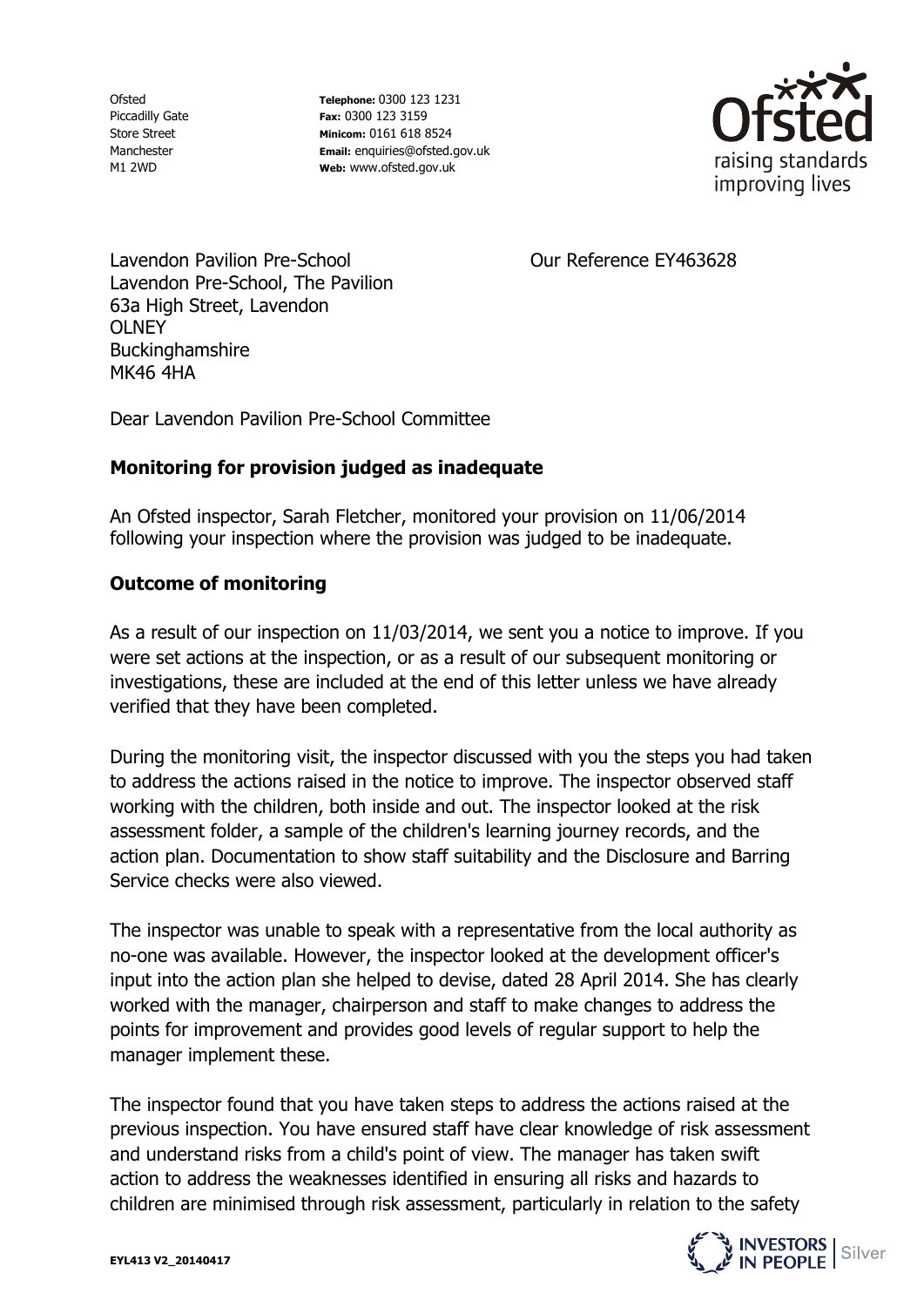

of the furniture and equipment to ensure children are not exposed to hazards. There are a number of new risk assessments in place to cover the use of all the furniture and identify any potential hazards to children. The inspector was able to observe an example of how these assessments are used to safeguard children. The wooden registration tree has now been prevented from falling forwards and from children tripping over the base.

You have worked with the manager to ensure the systems to track children's progress towards the early learning goals have improved. The inspector sampled children's learning journey records and found these to contain sufficient information to fully support children's progress throughout the pre-school. There was evidence that parents are more involved in their child's learning and are able to be part of the assessment process from when the child starts their time at the pre-school.

The inspector found the systems to carry out the progress checks for two-year-old children have improved, although this area is not yet fully addressed. The assessments take place to assess the progress of the children in this age range in the prime areas of learning and are shared with parents. However, parents do not receive an explanatory summary of the findings to identify the child's individual strengths, and any areas where the child's progress may be less than expected. In addition, the staff are not yet using their findings to identify any emerging concerns or to develop a targeted plan to support children's future learning.

The inspector found the systems for self-evaluation have improved, although this area is not yet fully addressed. The manager and staff continue to evaluate the activities children take part in, and hold regular meetings for key persons to discuss plans for individual children's progress. You have worked with the manager and local authority advisor to take steps towards improvement. She has attended the setting on a number of occasions to support you to make improvements. In particular, you have worked well together to address the issues raised at the last inspection regarding the risk assessments. You have also made the systems for assessing and monitoring children's progress more effective. This shows a willingness to prioritise the previous actions. However, as not all the actions have been fully addressed to date, this demonstrates the monitoring of practice is not yet rigorous enough.

Having considered all the evidence, the inspector is of the opinion that the setting has taken prompt and effective action to address the points for improvement.

## **Next steps**

The next step will be a full inspection.

I hope that you have found the visit helpful in promoting improvement in your